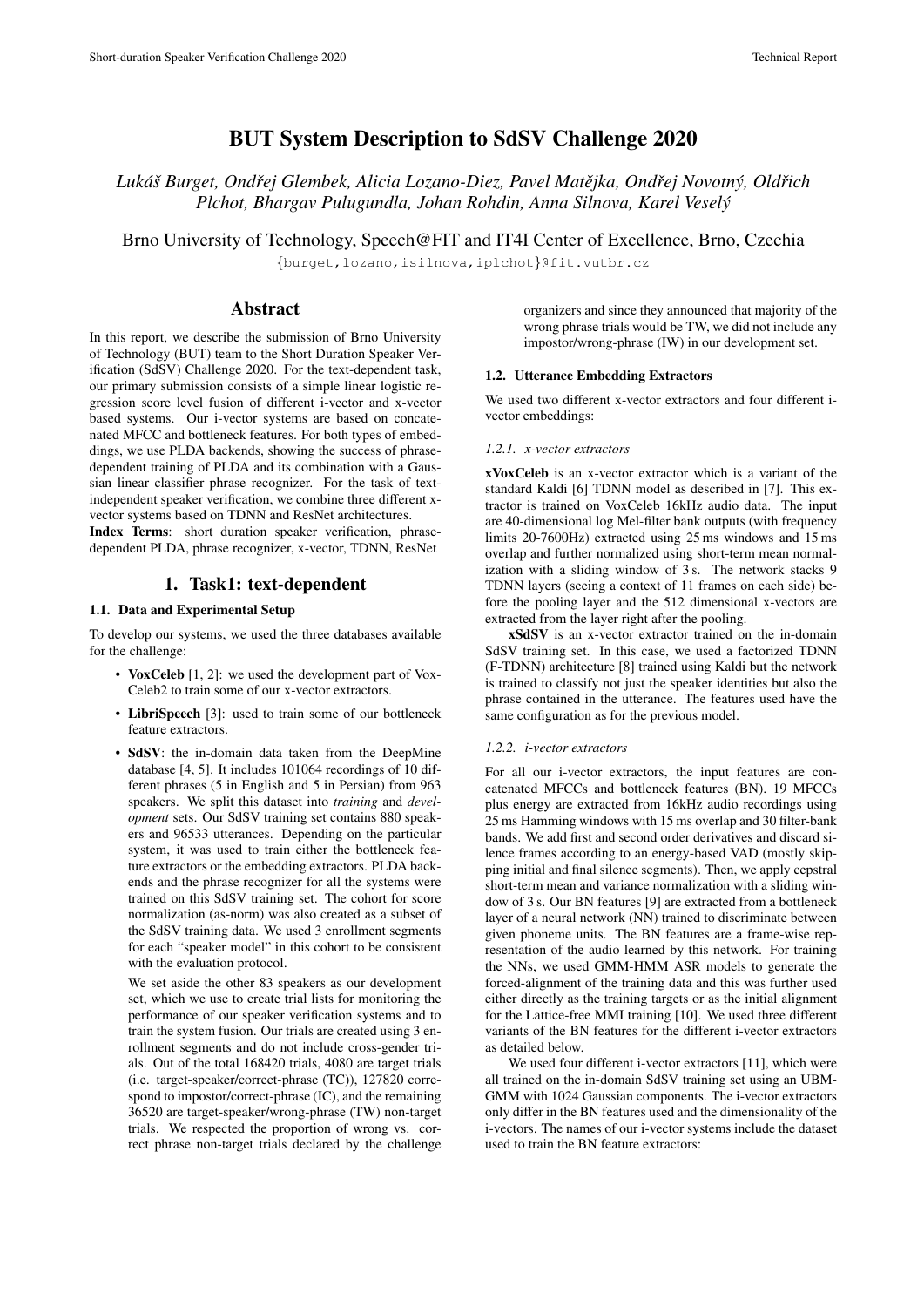iLibri800 extractor extracts 800-dimensional i-vectors. It uses the so-called *stacked BN* NN architecture [\[12\]](#page-4-9) trained on LibriSpeech data. This architecture is composed of a cascade of two bottleneck NNs, where neighboring bottleneck-outputs from the first stage NN are stacked to define context-dependent input features for the second stage NN [\[9\]](#page-4-6). The NN input features are 40 log Mel-scale filter bank outputs extended with 3 kaldi-pitch features [\[13\]](#page-4-10). The bottleneck-outputs of the second stage NN are used as the BN features.

iLibri600 is exactly the same i-vector extractor as iLibri800 except that it produces 600-dimensional i-vectors.

iSdSV400 extracts 400-dimensional i-vectors. For BN features, it uses only the first stage NN from the stacked BN architecture described above. This BN feature extractor is trained only on the in-domain SdSV training data (i.e. only on the utterances of the 10 phrases).

iLibriSdSV400 extracts 400-dimensional i-vectors. The BN features for this system are extracted from a different architecture corresponding to the Kaldi [\[6\]](#page-4-3) chain model, which has been modified to include the bottleneck layer<sup>[1](#page-1-0)</sup>. This NN is trained on LibriSpeech and the in-domain SdSV challenge data together. Phonemes from LibriSpeech and SdSV data are considered as different phonemes (i.e. different classes for the NN training) although some of the SdSV sentences are in English just like LibriSpeech data.

#### 1.3. Backends

#### *1.3.1. Phrase-dependent PLDA (PD-PLDA)*

Since both the development and evaluation data consist of only 10 phrases, all our PLDA backends were trained in a phrasedependent fashion i.e. we train 10 different PLDA models corresponding to different phrases. Each PLDA is a twocovariance model (i.e. both within- and across-class covariance matrices are full rank). During testing, each trial is scored with the model corresponding to its enrollment phrase. Given the multi-session enrollment scenario, we use the by-the-book PLDA scoring to calculate the log likelihood verification scores. Before training or evaluating the PLDA models, the input embeddings are subject to the following pre-processing:

For our two x-vector based systems with PD-PLDA backends (systems 2 and 4 in Table [1\)](#page-2-0), we center both training and evaluation x-vectors with the mean computed on the pooled data from all of the phrases from the training set. Also, a global LDA transformation reducing the dimensionality from 512 to 300 is performed, followed by a length-normalization step.

In the case of the i-vector systems, we perform phrasedependent centering and LDA dimensionality reduction. Dimensionality after LDA is set to either 400 or 600 for different systems as indicated in Table [1](#page-2-0) by the number appended to the backend names. Note that LDA transformation is applied even for the systems with no dimensionality reduction as it has the side effect of within-class covariance whitening, which is beneficial for the following length-normalization.

## *1.3.2. Heavy-tailed PLDA (HTPLDA)*

For some of our x-vector systems, we used a heavy-tailed PLDA (HTPLDA) [\[15\]](#page-4-12) backend. The pre-processing of the data for HTPLDA includes centering and length-normalization. The size of the speaker subspace was set to 300 and the degrees of freedom parameter was fixed to 2. We also experimented with phrase-dependent HTPLDA backend similar to what we did with the standard PLDA. However, this approach did not outperform the results obtained with a single HTPLDA backend and was therefore not used.

#### *1.3.3. Score normalization*

To normalize the scores, we used adaptive symmetric score normalization (as-norm) which computes an average of normalized scores from z-norm and t-norm [\[16,](#page-4-13) [17,](#page-4-14) [18,](#page-4-15) [19\]](#page-4-16). As-norm is performed for PD-PLDA backends and it is also phrase-dependent. This means that the cohort for each phrase includes only the scores from the trials with matching enrollment phrase. For each phrase-dependent cohort we had between 618 and 779 models (enrolled from 3 utterances each). The 7011 cohort test utterances used were shared for all the phrases. Only a part of the cohort is selected to compute mean and variance for normalization and we select the 70 highest scores.

### *1.3.4. GLC phrase recognizer*

Given that the scenario of the text-dependent task in this challenge involves a fixed set of 10 known phrases, we trained a phrase recognizer to be combined with the PLDA model outputs. This phrase recognizer is a simple Gaussian Linear Classifier (GLC) [\[20\]](#page-4-17) trained using the i-vectors (in particular, the ones from the best single system denoted as iLibri800) on our training set. The GLC estimates the mean of each phrase and a single average within-class covariance matrix shared across the phrases.

We use this classifier in the following way: for each trial, we calculate the log-posterior probability that the test phrase contains the known enrollment phrase. Such scores have values close to zero for correct-phrase and very high negative for wrong-phrase trials. These scores are then linearly combined with the PLDA log-likelihood ratio verification scores using the logistic regression based score fusion described in Section [1.3.5.](#page-1-1)

Even though this use of the GLC phrase recognizer would not be practical in more realistic scenarios with open set of phrases, it is a good and legal approach to deal with the specific scenario of the SdSV challenge.

# <span id="page-1-1"></span>*1.3.5. Score fusion*

In order to combine the subsystems shown in Table [1](#page-2-0) for our primary submission, we trained a linear logistic regression model to perform score level fusion. This model is trained on our development set. Thus, the results reported on that set are overoptimistic and therefore we report the results as well on the official evaluation set (from the leaderboard after the evaluation period).

#### 1.4. Results

Table [1](#page-2-0) summarizes the performance of the systems we built for the challenge. We show results on both the official evaluation set (obtained by submitting scores to the leaderboard for the post-evaluation phase) and our development set (comprising

<span id="page-1-0"></span><sup>1</sup>[egs/librispeech/s5/local/chain/tuning/run\\_](egs/librispeech/s5/local/chain/tuning/run_tdnn_1d.sh) [tdnn\\_1d.sh](egs/librispeech/s5/local/chain/tuning/run_tdnn_1d.sh). We removed i-vector feature adaptation and added online-cmn. The actual architecture is a Semi-Orthogonal TDNN [\[14\]](#page-4-11). The bottleneck is 'prefinal-l', which is the last common hidden layer preceding the split for the two objective functions in the chain model. The bottleneck has 80 dimensions, the neural network has  $2\times2576$ outputs and 18M model parameters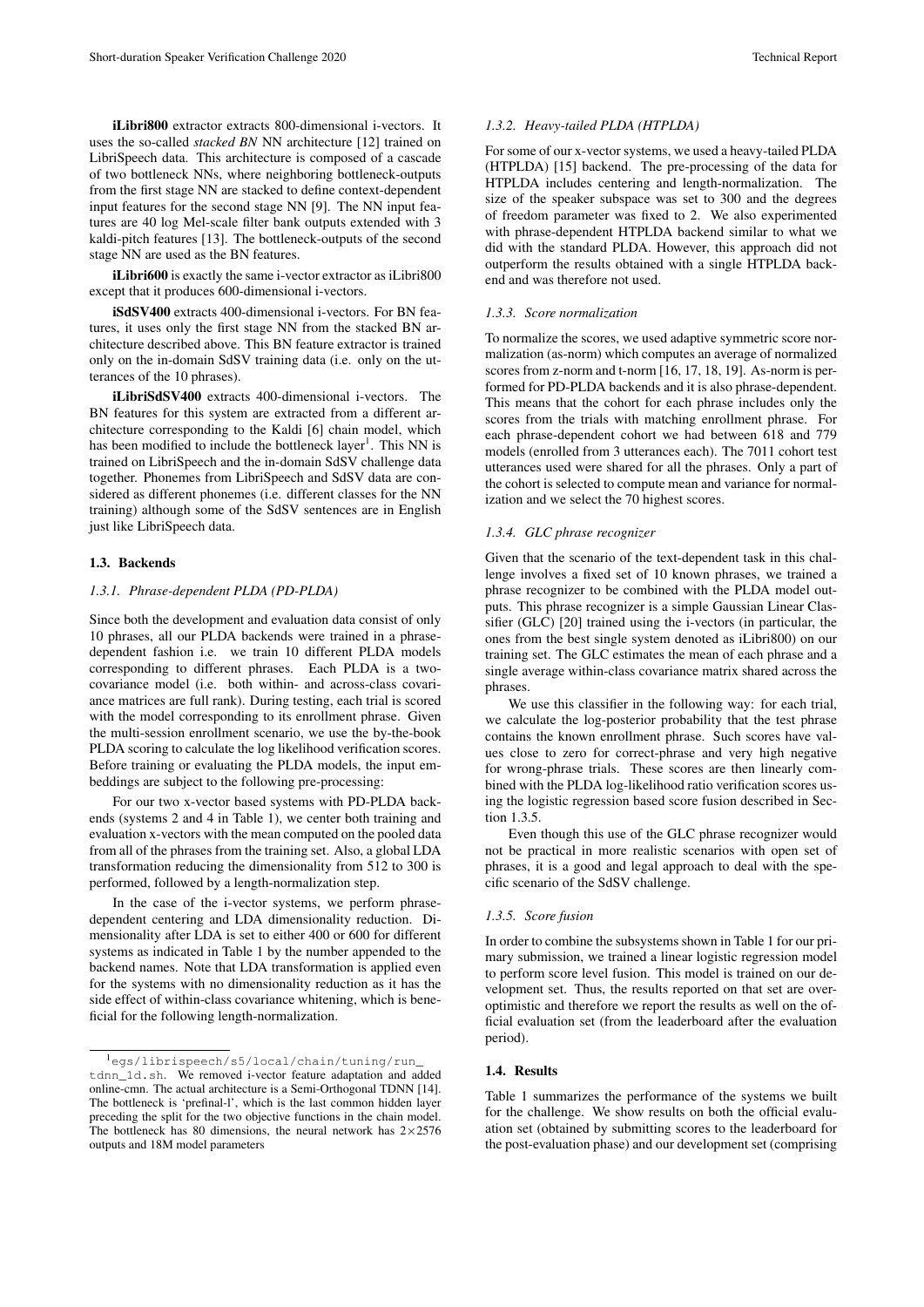|                                          | <b>System</b> |                | Leaderboard              |                          |              | Development set (all trials) |                          |                          |
|------------------------------------------|---------------|----------------|--------------------------|--------------------------|--------------|------------------------------|--------------------------|--------------------------|
|                                          | Embedding     | <b>Backend</b> | no norm                  | as-norm                  | $no+as-norm$ | no norm                      | as-norm                  | $no+as-norm$             |
|                                          | iLibri800     | PD-PLDA400     | 8.61                     | 6.31                     | 5.87         | 3.4                          | 2.35                     | 1.82                     |
|                                          | xVoxCeleb     | PD-PLDA300     | 8.15                     | 7.65                     | 7.35         | 4.59                         | 4.12                     | 4.01                     |
|                                          | iLibriSdSV400 | PD-PLDA400     | 7.65                     | 7.10                     | 6.65         | 2.51                         | 2.61                     | 2.08                     |
| 4                                        | xSdSV         | PD-PLDA300     | 11.98                    | 9.25                     | 9.25         | 6.37                         | 4.99                     | 4.99                     |
|                                          | iLibri600     | PD-PLDA600     | 7.36                     | 6.34                     | 5.84         | 2.55                         | 2.61                     | 2.09                     |
| 6                                        | iSdSV400      | PD-PLDA400     | 7.43                     | 7.65                     | 6.65         | 3.20                         | 4.39                     | 2.76                     |
|                                          | xSdSV         | HTPLDA300      | 11.97                    | $\overline{\phantom{0}}$ | -            | 6.89                         | $\overline{\phantom{0}}$ | $\overline{\phantom{a}}$ |
| 8                                        | xVoxCeleb     | HTPLDA300      | 9.20                     | $\overline{\phantom{0}}$ | -            | 5.00                         | $\overline{\phantom{0}}$ |                          |
| Fusion $1+2$                             |               |                |                          | $\overline{\phantom{0}}$ | 4.56         | $\overline{\phantom{0}}$     | $\overline{\phantom{a}}$ | 1.18                     |
| Fusion $1+2+3+4++8$ (primary submission) |               |                | $\overline{\phantom{0}}$ | $\overline{\phantom{0}}$ | 4.22         |                              |                          | 0.85                     |
| Other fusion* (leaderboard eval period)  |               |                |                          |                          | 4.09         |                              |                          | 0.79                     |

<span id="page-2-0"></span>Table 1:  $MinDCF \times 100$  of systems used for fusions and in final primary submission for the text-dependent task. All of them include *phrase recognizer. Results on EER are not shown but followed the same trend.*

TC, IC and TW trials). In order to effectively deal with TW trials, all these results (even for the "individual systems") used a score fusion with the phrase recognizer scores. The upper part of the table shows results for our "individual systems", while the bottom part shows score fusions of some of our systems.

We can see that as-norm proves to be effective as it helps in most of the cases. The columns denoted as *no*+*as-norm* correspond to a score level fusion of both original unnormalized and as-normalized scores, which often provides further significant improvements. This fusion can be seen only as a special score normalization variant and, since it uses only a single trained model (i.e. single i-vector or x-vector extractor with single PD-PLDA based backend), we consider the resulting system to be a "single system" (rather than fusion of multiple subsystems).

As *single system* we submitted our best individual i-vector system, which is the combination of no norm and as-norm scores in the first line of Table [1.](#page-2-0) In general, our i-vector based systems provide consistently better results than x-vector based systems even with the sufficient amount of training data available for the challenge. Interestingly, the xSdSV x-vector extractor trained on the in-domain SdSV training data (like our i-vector extractors) performed somewhat worse than the xVox-Celeb extractor.

Our *primary system* submitted was the fusion of all 8 individual systems shown in the penultimate line of the table. These 8 systems were selected from a larger pool of systems that we developed during the challenge, which comprises also other variants of the systems described in this document (different BN feature configurations, UBM-GMM sizes, embedding dimensionalities, x-vector extractor architectures, score normalizations, etc.). To select the subsystems, we used a greedy approach where we started from the best single system (as evaluated on our development set) and we always added one system (both as-norm and no norm scores) to the fusion that led to the biggest improvement on the development set. We also show just the fusion of two systems  $(1+2)$ , one i-vector and one x-vector based (quite diverse systems), which yields 22% improvement on the evaluation set compared to the single best system. This fusion already matches the performance of the second best team in the challenge as reported in the leaderboard. The combination with a third system would already win the challenge by a significant margin. Thus, even though our primary submission was the combination of 8 systems, comparable results can be obtained by using just half of them.

The last row of the table shows results for our best performing system submitted to the challenge leaderboard prior to the deadline. This is a fusion of 11 subsystems taken from the systems pool mentioned above. However, because of its complexity, we did not select this system as our primary system.

Finally, we would like to highlight that phrase-dependent PLDA backend in combination with the phrase recognizer brought us a relative improvement on our development set of up to 63% with respect to a standard PLDA backend.

# 2. Task2: text-independent

Our primary submission for the text-independent speaker verification task was a fusion of three x-vector based systems. We refer to them as: xVox TDNN PLDA, xVoxLibriSdSV ResNet COS SN and xVox ResNet PLDA SN. The details of each of them are described below.

### 2.1. Data and Experimental Setup

Similar to our text-dependent system, we used three databases to develop our systems for the text-independent task:

- Development part of VoxCeleb2: to train all of the xvector extractors as well as for the PLDA backend of one of the subsystems.
- LibriSpeech [\[3\]](#page-4-0): added to the x-vector extractor training in one of the systems.
- Development part of SdSV-task2 data. It was split into *training* and *development* sets. The training part was used to train x-vector extractors and their backend models and for score normalization. It consisted of 77239 utterances from 528 speakers. The data from the rest of the speakers (60 of them, 8525 utterances) was used to create a trial list of approximately 250k trials, where around 4k of them were target trials. Our development trial list did not include any multi-session trials.

#### 2.2. X-vector Extractors

Our three subsystems used three different x-vector extractors:

xVox TDNN PLDA uses the same network as one of the extractors used for text-dependent task (xVoxCeleb system described in Section [1.2.1\)](#page-0-0).

xVoxLibriSdSV ResNet COS SN uses an embedding extractor based on the ResNet18 topology. It was trained on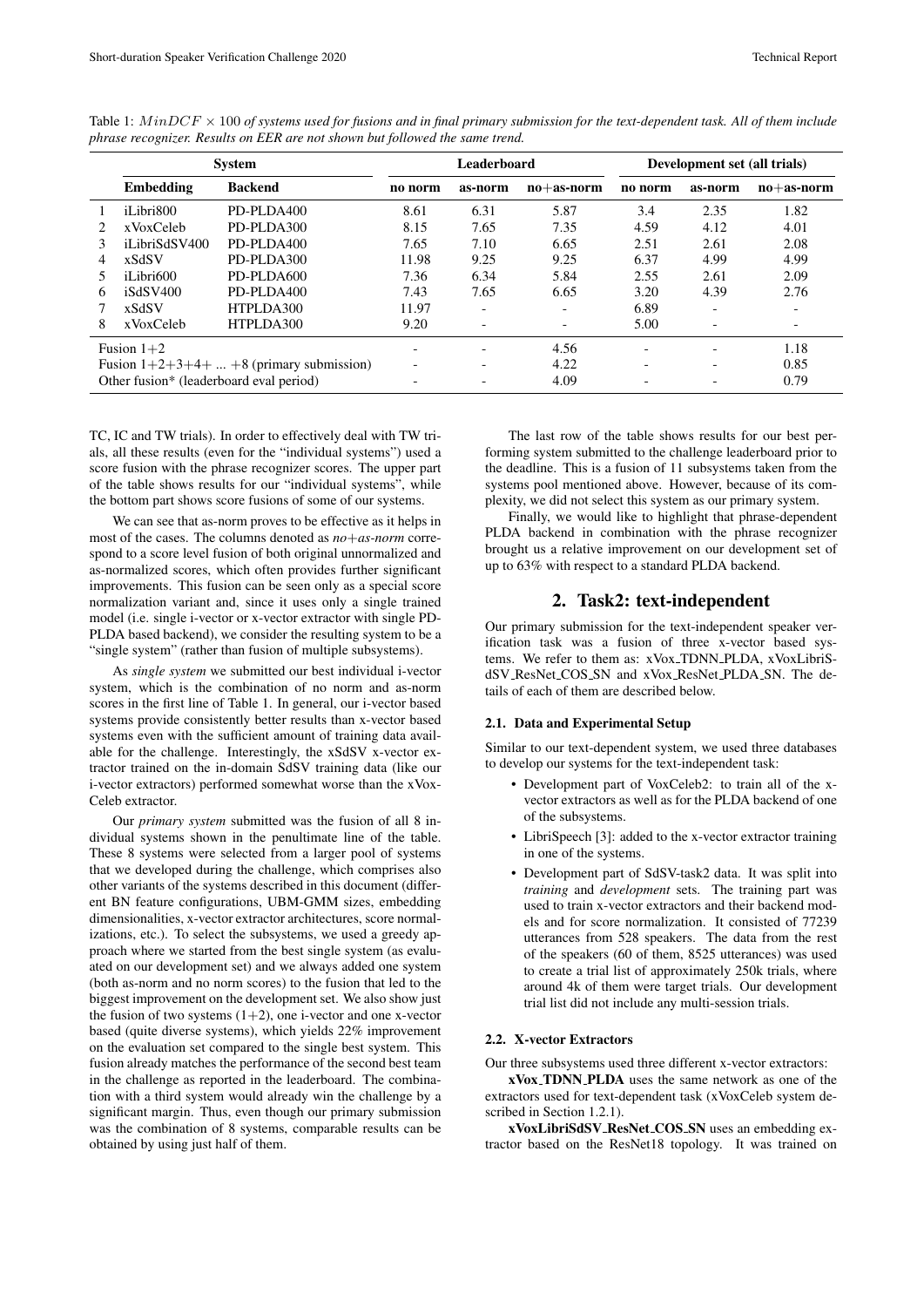|                | <b>System</b>               | Leaderboard         |      | Development set     |      |  |
|----------------|-----------------------------|---------------------|------|---------------------|------|--|
|                |                             | $MinDCF \times 100$ | EER  | $MinDCF \times 100$ | EER  |  |
|                | xVox_TDNN_PLDA              |                     |      | 9.85                | 2.62 |  |
| $\mathcal{L}$  | xVoxLibriSdSV_ResNet_COS_SN |                     |      | 12.34               | 2.65 |  |
|                | xVox_ResNet_PLDA_SN         |                     |      | 9.81                | 2.27 |  |
| Fusion $1+2$   |                             | 15.48               | 3.25 | 7.39                | 1.99 |  |
| Fusion $1+2+3$ |                             | 13.17               | 2.71 | 6.85                | 1.85 |  |

<span id="page-3-2"></span>Table 2: M inDCF × 100 *and EER of systems used for fusions and in final primary submission for the text-independent task.*

data from 2000 speakers from VoxCeleb, Librispeech, and in-domain development data (our training part of the SdSV dataset). Large Margin Cosine Loss was used as objective with 64-dimensional Mel-filter bank outputs as the input features.

xVox ResNet PLDA SN uses an extractor based on the ResNet34 topology [\[21\]](#page-4-18). This network uses 2-dimensional features as input and processes them using 2-dimensional CNN layers. Inspired by the x-vector topology, both mean and standard deviation are used as statistics. The network was trained on the development part of VoxCeleb2 dataset. The details of this model is given in Table 2 of [\[7\]](#page-4-4). However, note that for SdSV we do not do apply the additive angular margin fine-tuning.

#### 2.3. Backends

### *2.3.1. Gaussian PLDA*

We used Gaussian PLDA as a backend to score the embeddings in two of our subsystems. For the first one (xVox TDNN PLDA) we trained two PLDA models, one on indomain training data and the other on the data from VoxCeleb dataset. Then, these two models were combined by interpolation of within- and cross-class covariance matrices of two models. Interpolation weights were set to 0.7 for SdSV model and 0.3 for VoxCeleb one. Prior to training PLDA, the data were centered (each dataset with its own mean), then the LDA dimensionality reduction was performed from 512 to 450 dimensions. LDA transformation was estimated on SdSV data for both of the models (SdSV and VoxCeleb). Finally, VoxCeleb model was a two-covariance model i.e. both speaker and channel subspace had dimensionality 450, while the in-domain model had a speaker subspace set to be 350 dimensional.

For xVox ResNet PLDA SN, a single PLDA was trained on in-domain development data. The embedding preprocessing included centering and length normalization. Then, twocovariance model was trained.

Due to a large number of enroll segments in many of the multi-session trials, we average enrollment embeddings before the scoring.

#### *2.3.2. Cosine distance*

Our ResNet x-vector extractor based system denoted as xVoxLibriSdSV ResNet COS SN used cosine distance scoring as backend. No preprocessing was done to the embeddings except for the centering where the mean was computed on SdSV development set. Multi-session trials, as in the PLDA case, are treated by averaging enrollment x-vectors.

#### *2.3.3. Score normalization*

Score normalization was performed for two of the subsystems: xVox\_ResNet\_PLDA\_SN and xVoxLibriS-

dSV\_ResNet\_COS\_SN. Here, as in case of text-dependent, we used adaptive symmetric snorm. The normalization cohort was formed of 3000 utterances from our SdSV training set. We select 150 highest scores to compute the mean and variance for normalization.

### *2.3.4. Score calibration fusion*

The final submission strategy was one common fusion trained on the labeled development set created by holding out part of the Task2 training data. Each system provided scores that could be subjected to score normalization. These scores were first pre-calibrated and then passed into the fusion. The output of the fusion was then again re-calibrated.

Both calibration and fusion were trained with logistic regression optimizing the cross-entropy between the hypothesized and true labels on a development set. Our objective was to improve MinDCF error rate on the development set.

#### 2.4. Results

The results of the individual systems as well as of the system fusion are shown in Table [2.](#page-3-2) The first two columns of the table present the results on the progress set i.e. those from the challenge leaderboard. The last two columns correspond to the results on our development set. The first three rows of the table correspond to the performance of our individual systems on our development set, and the rest shows the performance of fusions of two and three individual systems.

# 3. Acknowledgements

The work was supported by Czech Ministry of Interior project No. VI20152020025 "DRAPAK", Google Faculty Research Award program, Czech Science Foundation under project No. GJ17-23870Y, Czech National Science Foundation (GACR) project NEUREM3 No. 19-26934X, European Union's Marie Sklodowska-Curie grant agreement No. 843627, and by Czech Ministry of Education, Youth and Sports from the National Programme of Sustainability (NPU II) project "IT4Innovations excellence in science - LQ1602".

### 4. References

- <span id="page-3-0"></span>[1] A. Nagrani, J. S. Chung, and A. Zisserman, "Voxceleb: A largescale speaker identification dataset," in *Interspeech 2017, 18th Annual Conference of the International Speech Communication Association, Stockholm, Sweden, August 20-24, 2017*, 2017, pp. 2616–2620. [Online]. Available: [http://www.isca-speech.org/](http://www.isca-speech.org/archive/Interspeech_2017/abstracts/0950.html) archive/Interspeech [2017/abstracts/0950.html](http://www.isca-speech.org/archive/Interspeech_2017/abstracts/0950.html)
- <span id="page-3-1"></span>[2] J. S. Chung, A. Nagrani, and A. Zisserman, "Voxceleb2: Deep speaker recognition," in *Interspeech 2018, 19th Annual Conference of the International Speech Communication Association, Hy-*